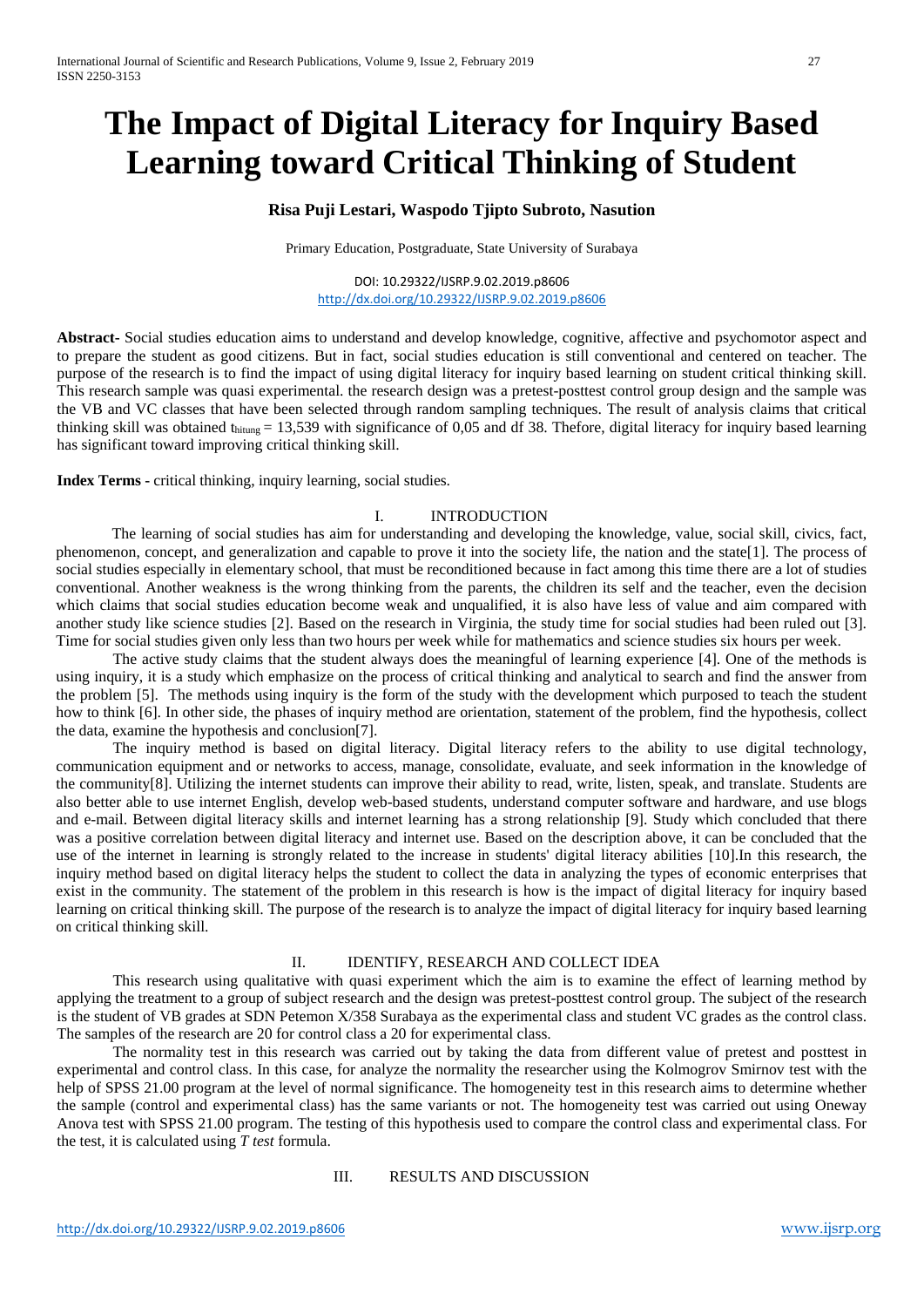The data collected from the results of the dissemination of the instrument is then given an assessment of each answer, and then it is referred to as the calculation material in this study. The results of collecting data from variables are raw scores. In the statistical test the raw score is changed to the raw score that will be used as the basis for the statistical assumption test in the form of a normality and homogeneity test which is a statistical test requirement with a t<sub>test</sub>.

# **1. Normality Test**

The result data of the student normality test using *one sample kolmogrov-smirnov* technic at significance level 0,05 at computer program SPSS 21.00.

|                                         | <b>Table 4.14</b><br><b>Normality Test Result</b> |                               |                |  |  |  |  |  |
|-----------------------------------------|---------------------------------------------------|-------------------------------|----------------|--|--|--|--|--|
| Variable                                | <b>Class</b>                                      | Kolmogorov-<br><b>Smirnov</b> | Sig. (2Tailed) |  |  |  |  |  |
| Critical Thinking skill <i>pretest</i>  | Experiment                                        | 0,881                         | 0.419          |  |  |  |  |  |
| Critical Thinking skill <i>posttest</i> |                                                   | 0.982                         | 0,290          |  |  |  |  |  |
| Critical Thinking skill <i>pretest</i>  | Control                                           | 1,084                         | 0.191          |  |  |  |  |  |
| Critical Thinking <i>posttest</i>       |                                                   | 1,082                         | 0.192          |  |  |  |  |  |

Source: processed secondary data of researchers, 2018

Table 4.14 shows that the normality assumption has been fulfilled can be seen from the significant level of critical thinking variables of the student in the control class and the experimental class of more than 5% or 0,05.

# **2. Homogeneity Test**

Homogeneity test was conducted by using *One way Anova* with the help of *SPSS 21.00* program.

|                                   | <b>Table 4.15</b><br><b>Homogeneity Test Result</b> |        |    |       |  |  |  |  |
|-----------------------------------|-----------------------------------------------------|--------|----|-------|--|--|--|--|
| Variable                          | Levene<br>df1<br>Sig.<br>$df_2$<br><b>Statistic</b> |        |    |       |  |  |  |  |
| Critical Thinking <i>pretest</i>  | 0,052                                               |        | 38 | 0,821 |  |  |  |  |
| Critical Thinking <i>Posttest</i> | 0.787                                               |        | 38 | 0,381 |  |  |  |  |
|                                   |                                                     | $\sim$ |    | . .   |  |  |  |  |

Source: processed secondary data of researchers, 2018

Based on the table 4.15, it can be seen from the significant level of variable more than 0,05 which means it is homogeneous, so that the test requirements for analysis have been fulfilled.

# **3. Hypothesis Testing**

# **a. Hypothesis Testing Result of Student's Critical Thinking**

*T* test on the *pretest* was conducted to measure the similarity from the control class and the experiment class before the treatment. The following below are the result of the analysis student's pretest using *SPSS 21.00.*

|          |                                  |             |                    |      |                                 | <b>Table 4.16</b> |                                                       | <b>Hypothesis Testing Result of Student's Critical Thinking (Pretest)</b> |                          |             |  |
|----------|----------------------------------|-------------|--------------------|------|---------------------------------|-------------------|-------------------------------------------------------|---------------------------------------------------------------------------|--------------------------|-------------|--|
|          |                                  |             |                    |      | <b>Group Statistics</b>         |                   |                                                       |                                                                           |                          |             |  |
|          |                                  |             | Group              |      | N                               | Mean              |                                                       | Std.                                                                      |                          | Std. Error  |  |
|          |                                  |             |                    |      |                                 |                   |                                                       | Deviation                                                                 |                          | Mean        |  |
|          | <b>Critical Thinking Pretest</b> |             | Experimental<br>20 |      | 45,2083                         |                   |                                                       | 1,18142<br>5,28345                                                        |                          |             |  |
|          |                                  | Control     |                    |      | 20                              | 43,5417           |                                                       | 5,14323                                                                   |                          | 1,15006     |  |
|          |                                  |             |                    |      |                                 |                   | Source: processed secondary data of researchers, 2018 |                                                                           |                          |             |  |
|          |                                  |             |                    |      | <b>Independent Samples Test</b> |                   |                                                       |                                                                           |                          |             |  |
|          |                                  |             | Levene's           |      |                                 |                   |                                                       | t-test for Equality of Means                                              |                          |             |  |
|          |                                  |             | Test for           |      |                                 |                   |                                                       |                                                                           |                          |             |  |
|          |                                  |             | Equality of        |      |                                 |                   |                                                       |                                                                           |                          |             |  |
|          |                                  |             | Variances          |      |                                 |                   |                                                       |                                                                           |                          |             |  |
|          |                                  | $\mathbf F$ | Sig.               | t    | Df                              | Sig.              | Mean                                                  | Std.                                                                      |                          | 95%         |  |
|          |                                  |             |                    |      |                                 | $(2 -$            | Differ                                                | Error                                                                     |                          | Confidence  |  |
|          |                                  |             |                    |      |                                 | tail)             | ence                                                  | Differ                                                                    |                          | Interval of |  |
|          |                                  |             |                    |      |                                 |                   |                                                       | ence                                                                      |                          | the         |  |
|          |                                  |             |                    |      |                                 |                   |                                                       |                                                                           |                          | Difference  |  |
|          |                                  |             |                    |      |                                 |                   |                                                       |                                                                           | Low                      | Upp         |  |
|          |                                  |             |                    |      |                                 |                   |                                                       |                                                                           | er                       | er          |  |
| Critical | Equal                            | ,0          | ,821               | 1,01 | 38                              | ,318              | 1,666                                                 | 1,648                                                                     | $\overline{\phantom{0}}$ | 5,00        |  |
| Thinking | variances                        | 52          |                    | 1    |                                 |                   | 67                                                    | 75                                                                        | 1,67                     | 439         |  |
| Pretest  | assumed                          |             |                    |      |                                 |                   |                                                       |                                                                           | 106                      |             |  |
|          | Equal                            |             |                    | 1,01 | 37,9                            | ,318              | 1,666                                                 | 1,648                                                                     | ۰                        | 5,00        |  |
|          | variances                        |             |                    | 1    | 73                              |                   | 67                                                    | 75                                                                        | 1,67                     | 447         |  |
|          | not                              |             |                    |      |                                 |                   |                                                       |                                                                           | 114                      |             |  |
|          | assumed                          |             |                    |      |                                 |                   |                                                       |                                                                           |                          |             |  |

Source: processed secondary data of researchers, 2018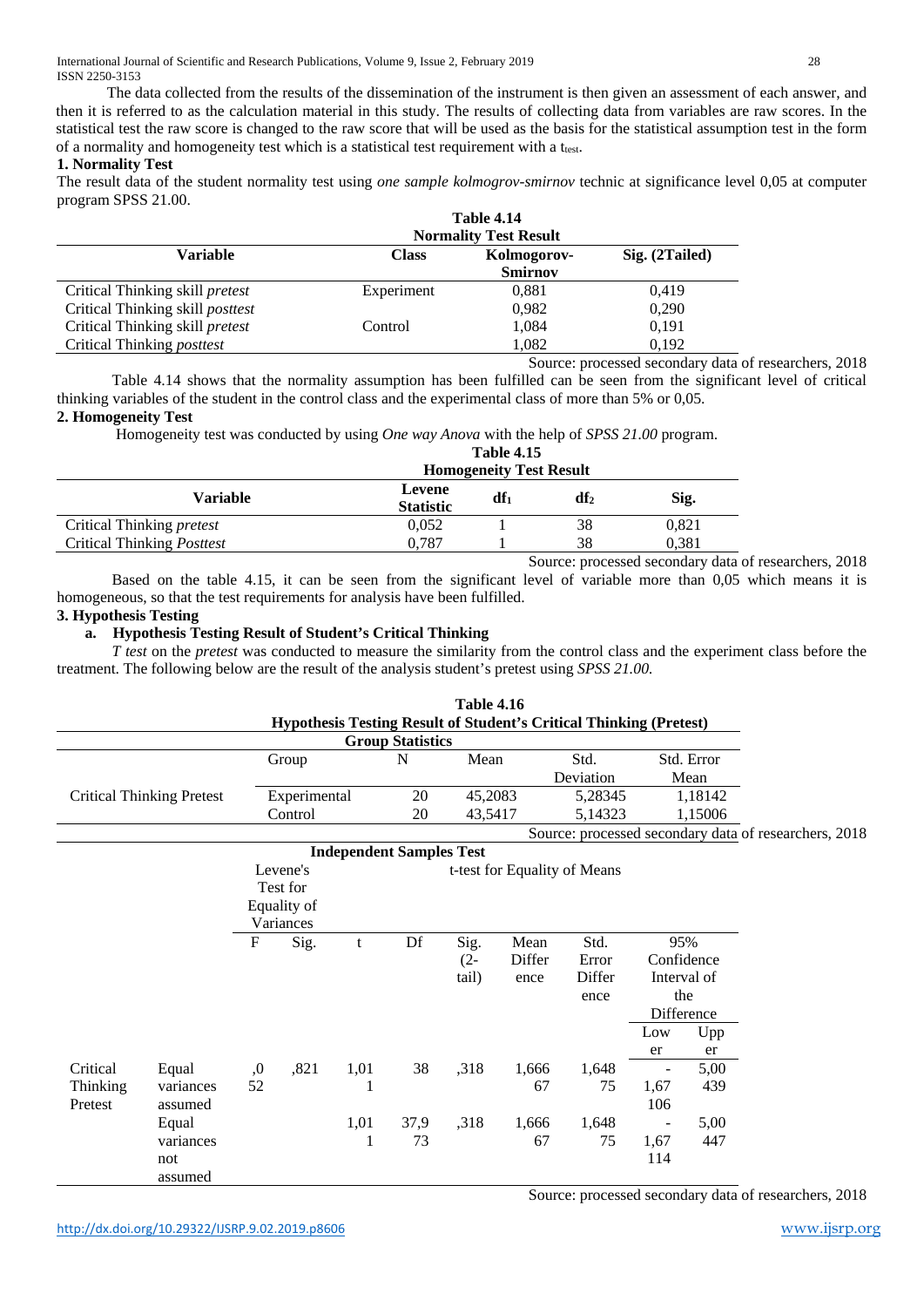Based on the table 4.16 shows the result of analysis with the t *Independent Sample T test,* the independent simple which obtained *sig 2 tailed* in the amount of  $0.318 > \alpha$  (0.05) with t<sub>count</sub> in the amount of 1.011 then the result t<sub>count</sub> consulted with t<sub>table</sub> for the test of one part where t<sub>table</sub> 1,686 (df = 38) so that t<sub>count</sub> t<sub>table</sub> means the result of two samples which no significance different. Which means there is no different of critical thinking ability student in the experimental class and control class at pretest. While the results of the students critical thinking ability after the treatment are presented in the table below.

|                          |       |              |             |      |         |                                 | <b>Table 4.17</b> |                              |                                                                     |                 |                                                       |
|--------------------------|-------|--------------|-------------|------|---------|---------------------------------|-------------------|------------------------------|---------------------------------------------------------------------|-----------------|-------------------------------------------------------|
|                          |       |              |             |      |         |                                 |                   |                              | Hypothesis Testing Result of Student's Critical Thinking (Posttest) |                 |                                                       |
|                          |       |              |             |      |         | <b>Group Statistics</b>         |                   |                              |                                                                     |                 |                                                       |
|                          |       |              | Group       |      | N       | Mean                            |                   | Std.                         | Std. Error Mean                                                     |                 |                                                       |
|                          |       |              |             |      |         |                                 |                   | Deviation                    |                                                                     |                 |                                                       |
| <b>Critical Thinking</b> |       | Experimental |             |      | 20      | 91,2500                         |                   | 8,53836                      |                                                                     | 1,90923         |                                                       |
|                          |       |              | Control     |      | 20      | 57,7083                         | 7,06008           |                              | 1,57868                                                             |                 |                                                       |
|                          |       |              |             |      |         |                                 |                   |                              |                                                                     |                 | Source: processed secondary data of researchers, 2018 |
|                          |       |              |             |      |         | <b>Independent Samples Test</b> |                   |                              |                                                                     |                 |                                                       |
|                          |       |              | Levene's    |      |         |                                 |                   | t-test for Equality of Means |                                                                     |                 |                                                       |
|                          |       |              | Test for    |      |         |                                 |                   |                              |                                                                     |                 |                                                       |
|                          |       |              | Equality of |      |         |                                 |                   |                              |                                                                     |                 |                                                       |
|                          |       |              | Variances   |      |         |                                 |                   |                              |                                                                     |                 |                                                       |
|                          |       | F            | Sig.        | t    | df      | Sig.                            | Mean              | Std.                         |                                                                     | 95% Confidence  |                                                       |
|                          |       |              |             |      |         | $(2 -$                          | Differ            | Error                        |                                                                     | Interval of the |                                                       |
|                          |       |              |             |      | tailed) | ence                            | Differ            |                              | Difference                                                          |                 |                                                       |
|                          |       |              |             |      |         |                                 |                   | ence                         | Lower                                                               | Upper           |                                                       |
| Criti                    | Equal | ,7           | ,381        | 13,5 | 38      | ,000                            | 33,54             | 2,477                        | 28,5264                                                             | 38,5568         |                                                       |
| cal                      | varia | 87           |             | 39   |         |                                 | 167               | 38                           | 7                                                                   | 6               |                                                       |
| Thin                     | nces  |              |             |      |         |                                 |                   |                              |                                                                     |                 |                                                       |
| king                     | assu  |              |             |      |         |                                 |                   |                              |                                                                     |                 |                                                       |
|                          | med   |              |             |      |         |                                 |                   |                              |                                                                     |                 |                                                       |
|                          | Equal |              |             | 13,5 | 36,7    | ,000                            | 33,54             | 2,477                        | 28,5206                                                             | 38,5626         |                                                       |
|                          | varia |              |             | 39   | 05      |                                 | 167               | 38                           | 6                                                                   | 8               |                                                       |
|                          | nces  |              |             |      |         |                                 |                   |                              |                                                                     |                 |                                                       |
|                          | not   |              |             |      |         |                                 |                   |                              |                                                                     |                 |                                                       |
|                          | assu  |              |             |      |         |                                 |                   |                              |                                                                     |                 |                                                       |
|                          | med   |              |             |      |         |                                 |                   |                              |                                                                     |                 |                                                       |

Source: processed secondary data of researchers, 2018

Based on the table 4.17 shows the result of analysis with the *Independent Sample T test,* the independent sample which obtained *sig 2 tailed* in the amount  $0.000 \le \alpha$  (0,05) with t<sub>count</sub> amount of 13,539 then the result of t<sub>count</sub> consulted with t<sub>rable</sub> for the test of one part where t<sub>table</sub> 1,686 (df = 38) so that t<sub>count</sub>>t<sub>table</sub> it means the result from the two samples have the significance different.

Based on the analysis above, table 4.14 can be seen that the two groups of the data tested were the group of student that have been learned using inquiry learning method and the student using the conventional learning method. According to the table, it obtained a significance value for the result of normality analysis the critical thinking skill pretest amount 0,881at experimental class and 1,084 at the control class. For the result of normality analysis, the critical thinking skill posttest amount 0,982 at experimental class and 1,082 at control class. For the result of normality analysis of critical thinking skill (posttest) of 0.982 at experimental class and 1,082 at control class. Both of the testing group have a significance value  $> 0.05$  or  $> 5\%$  it can be concluded that the data of critical thinking skill each group is normally distributed. Based on the table 4.15 for homogeneity test obtained the value of 0,052 pretest and 0,787 posttests because for the significance number  $> 0.05$  and it can be concluded that the various samples are homogeneous.

The average value of student's critical thinking skill at pretest is presented at the table 4.16 that 43,5417 at the control class and 45,2083 at experimental class, then looking at the result of independent sample T test at the table 4.16 obtained that t<sub>count</sub>  $= 1,011 < t_{table} = 1,686$ . The result of *sig. 2 tailed* 0,318 >  $\alpha$  (0,05) concluded as H<sub>o</sub> rejected and H<sub>a</sub> accepted. This case shows that there are no differences between control class and experiment class on student's critical thinking skill.

After given the treatment, the posttest shown at the table 4.17, the analysis result of critical thinking skill (posttest) showed that the value mean of critical thinking skill student at control class was 57,7083 and the experiment class was 91,2500 and looking for the result of *independent sample T* test in table 4.17 obtained that  $t_{\text{count}} = 13,539 > t_{\text{table}} = 1,686$ . Sig. 2 tailed 0,000  $< 0.05$  concluded as H<sub>0</sub> rejected and H<sub>a</sub> accepted. This case shows that there are differences on student's critical thinking skill both in control and experimental class.

### IV. CONCLUSION AND SUGGESTION

The inquiry method base on literacy digital have the impact to student's critical thinking skill. it can be seen from the analysis result which obtained  $t_{count} = 13,539$  with the significance 0,05 and df 38. According the result, it obtained that the teacher suggested to use inquiry method based on literacy digital as one of alternative in learning activities. This case allows the student for active learning to find the problem solving.